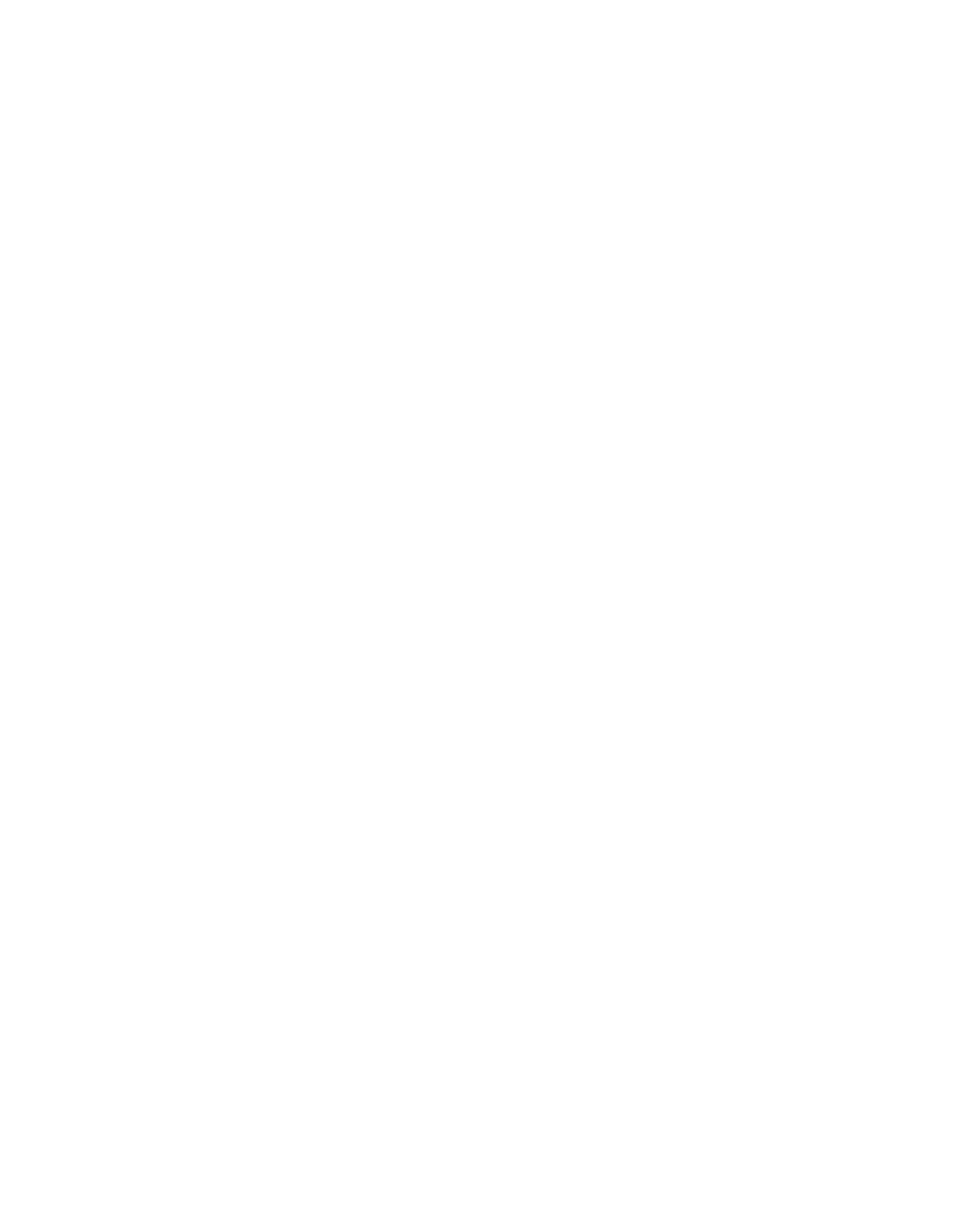## Executive Summary

Commercial buildings account for 20% of energy used in the United States economy, $^1$  with leased spaces representing approximately 50% of all commercial building energy use.<sup>2</sup> Increasingly, market pressures such as rising energy costs, new requirements to publicly disclose energy usage, and increased attention on energy efficiency as a means to combat climate change are motivating tenants, building owners, and other commercial building stakeholders to explore new ways to reduce energy consumption.

Traditionally, efforts to encourage energy efficiency in commercial buildings have focused on building owners rather than tenants. While building owners generally have control over building systems and operations, tenants play a critical role in achieving lasting reductions in energy intensity. In recognition of this collaborative role, the Energy Efficiency Improvement Act of 2015 mandated the development of a voluntary tenant space recognition system similar to the successful ENERGY STAR® buildings program. Additionally, the legislation mandated a feasibility analysis, presented here, regarding the implementation of tenant-specific energy efficiency measures. In response, this paper presents best practices, resources, and policies that could serve as the backbone for future tenant energy efficiency programs.

The energy consumption at a representative large, multi-tenant building can be partitioned into energy attributable to common areas (such as atriums, lobbies and garages), shared mechanical systems (such as central heating, fans, and cooling towers), and tenant spaces. In a typical arrangement, certain segments are clearly controlled by the owner, such as the garage lighting. Other segments are clearly controlled by the tenant, such as plug loads in tenant spaces. However, ultimate responsibility for managing the energy consumed in a multi-tenant space is often balanced between tenants and owners. Circumstances differ based on lease structure, but in a typical arrangement, neither owner nor tenant has complete control.<sup>3</sup> Instead, the energy usage and associated emissions are under the joint control of the owner and tenant, and the significant reductions in energy consumption require collaboration between the two parties.

Achieving greater levels of energy efficiency in tenant spaces is feasible through the use of technologies that exist in the market today. However, historic challenges have prevented wide-spread adoption of separate space efficiency measures. First, the timing and process of leasing - characterized by infrequent design windows, multiple stakeholders, design and budget constraints, and the dynamics of fluctuating negotiating leverage between owners and tenants - have largely prevented rapid advancement of energy efficiency in separate tenant spaces. Second, many owners, tenants, and brokers remain unaware or uninterested in the financial benefits and opportunities afforded by energy efficiency within leased spaces. Third, the majority of tenants in the market are small, disparate, and hard to reach with overarching energy efficiency strategies. Fourth, owners and tenants are hesitant to invest in tenant space energy efficiency measures due to the "split-incentive" problem. This "split-incentive" refers to the financial disconnect of investments in energy efficiency that can result from how costs and benefits of energy efficiency are allocated to different parties. And fifth, the inability to collect tenant-specific energy data from whole building consumption, in order to validate the benefits of energy efficiency investments, limits owners and tenant insight into the value of energy efficiency, further dampening interest.

<sup>1</sup> U.S. Energy Information Administration. (2006). 2003 CBECS Detailed Tables – Table C4A: Expenditures for Sum of Major Fuels for All Buildings. https://www.eia.gov/consumption/commercial/data/archive/cbecs/cbecs2003/detailed\_tables\_2003/2003set14/2003html/ c4a.html

<sup>2</sup> NRDC. (2013). High Performance Tenant Demonstration Project. http://www.josre.org/wp-content/uploads/2013/02/CMI-PPT-on-Tenant-Energy-Performance.pdf

<sup>3</sup> As an example, while the owner may select and maintain the central heating system, the tenant may have control over the thermostat controlling the leased space and the adjoining common corridor. Together, the choices made by the owner and tenant determine the energy consumption at the building.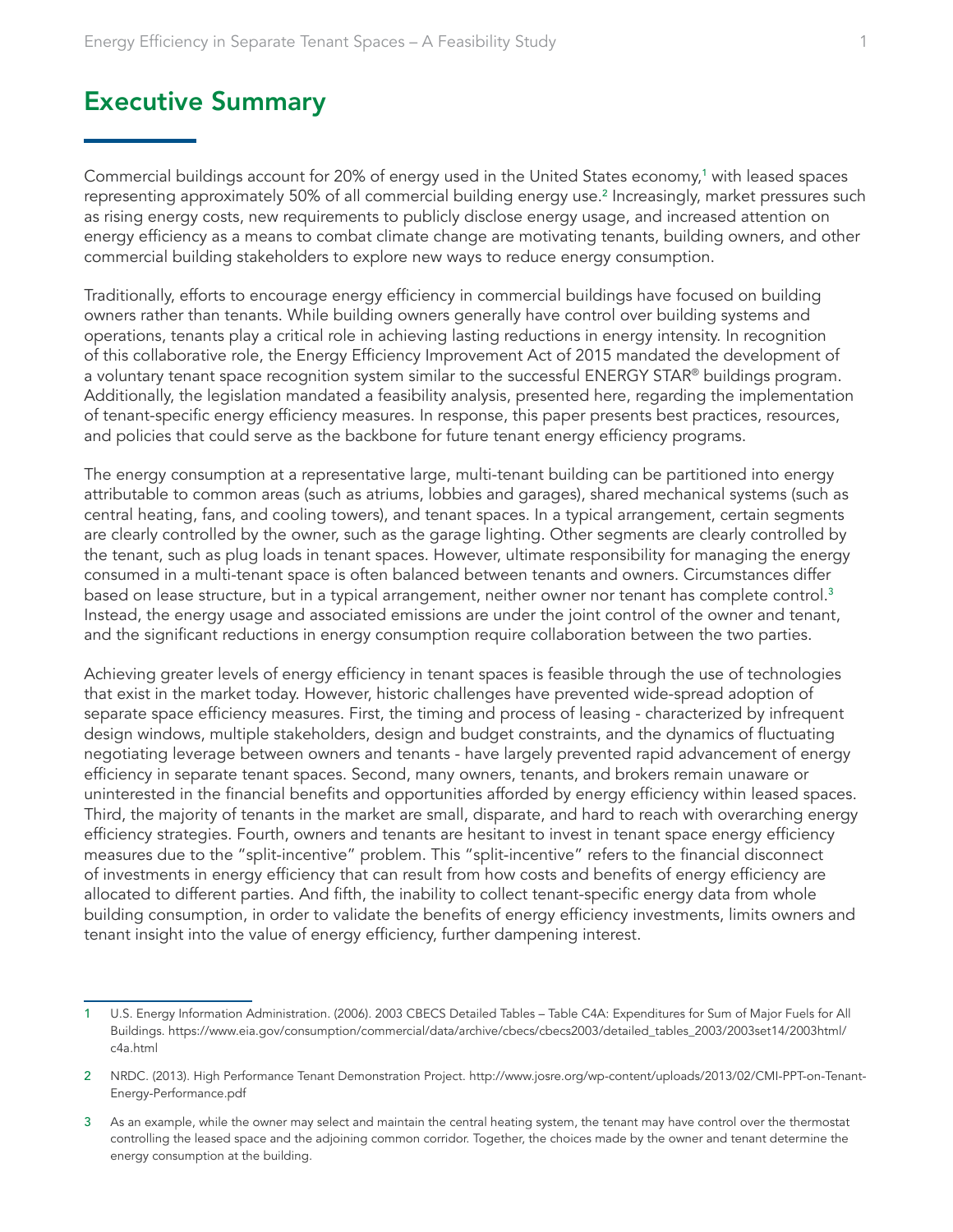Increased education and awareness materials, collection of tenant-specific energy consumption data, and a re-alignment of leasing cost structures targeted toward building owners, tenants, and brokers, may help overcome these challenges and encourage widespread uptake of tenant space energy efficiency measures. This paper highlights a variety of potential ways to address these needs including:

**Submetering of tenant spaces –** Metering tenant-specific energy use offers the ability to separate out individual tenant-level energy usage from common area usage. This "submetering" helps ensure that each tenant pays for their own energy consumption, and receives the full benefit of energy cost reductions on their part.

**Easy comparison of energy efficient technologies –** Technologies exist to increase the energy efficiency of tenant spaces. However, understanding the costs and benefits of utilizing such technologies is often complicated and time consuming, requiring tenants to understand not only the energy saving attributes of individual products, but also interactive effects between technologies. Improving the ability to readily compare packages of technologies through interactive tools or build-out guidance checklists is one potential way to increase the uptake of energy efficient technology in tenant spaces.

Recognizing the business case for energy efficiency - Many businesses recognize the ways in which energy efficiency can improve their bottom line. There are opportunities to help even more businesses see these benefits, including the role of energy efficiency in reducing total cost of occupancy, making spaces more comfortable and attractive, contributing to improved worker performance, and increasing asset value at time of sale. Even in lease structures with a split incentive for energy efficiency, building owners can benefit from increased energy efficiency through market differentiation – and in certain markets command higher rents and longer tenures. A growing body of research has shown that energy efficient buildings rent for an average premium of 2-6%, $^{\text{4}}$  can sell for a premium of as much as 16%, $^{\text{5}}$  attract high-quality tenants, $^{\text{6}}$ and have lower default rates for commercial mortgages.<sup>7</sup>

Low-cost energy simulation models for tenant spaces - Tenants can compare different energy efficiency measures through energy simulations and decide which options are most appropriate for the individual space. Energy modeling is most often used today in large spaces (greater than 20,000 square feet) where the return on investment from energy efficiency measures more than covers the upfront costs of modeling. Continued investments in both guidance and software to make advanced modeling more accessible and targeted at tenant spaces will help smaller tenant applications (less than 20,000 square feet) to use designs that benefit from energy modeling.

Improving leasing language and broker engagement - energy efficiency-aligned language can be added to traditional building leases to create "green leases" that mitigate the landlord-tenant split-incentive problem. To increase the use of green leases, which in turn can help tenants realize financial benefits, industry trade organizations can continue to highlight examples of successful green leases, collect and publish best practices, and create case studies that illustrate the benefits and market opportunity for green leasing strategies. Education that increases energy efficiency literacy among real estate brokers will help them to better respond to tenant requests for energy efficient spaces and leases.

<sup>4</sup> Eichholtz, P., Kok, N., & Yonder, E. (2012). Portfolio greenness and the financial performance of REITs. Journal of International Money and Finance, 31(7), 1911-1929. http://www.fir-pri-awards.org/wp-content/uploads/Article-Eichhiltz-Kok-Yonder.pdf

<sup>5</sup> Eichholtz, P., Kok, N., & Yonder, E . (2010). Doing Well by Doing Good? American Economic Review. http://urbanpolicy.berkeley.edu/ pdf/AER\_Revised\_Proof\_101910.pdf

<sup>6</sup> Eichholtz, P., Kok, N., & Quigley, J. M. (2009). Why do companies rent green? Real property and corporate social responsibility. Real Property and Corporate Social Responsibility (August 20, 2009). Program on Housing and Urban Policy Working Paper, (W09-004). http://www.ucei.berkeley.edu/PDF/EPE\_024.pdf.

<sup>7</sup> An, X., & Pivo, G. Default Risk of Securitized Commercial Mortgages: Do Sustainability Property Features Matter? (2015). http:// capla.arizona.edu/sites/default/files/faculty\_papers/Default%20Risk%20of%20Securitized%20Commercial%20Mortgages%20and%20 Sustainability%20Features%2C%202015.pdf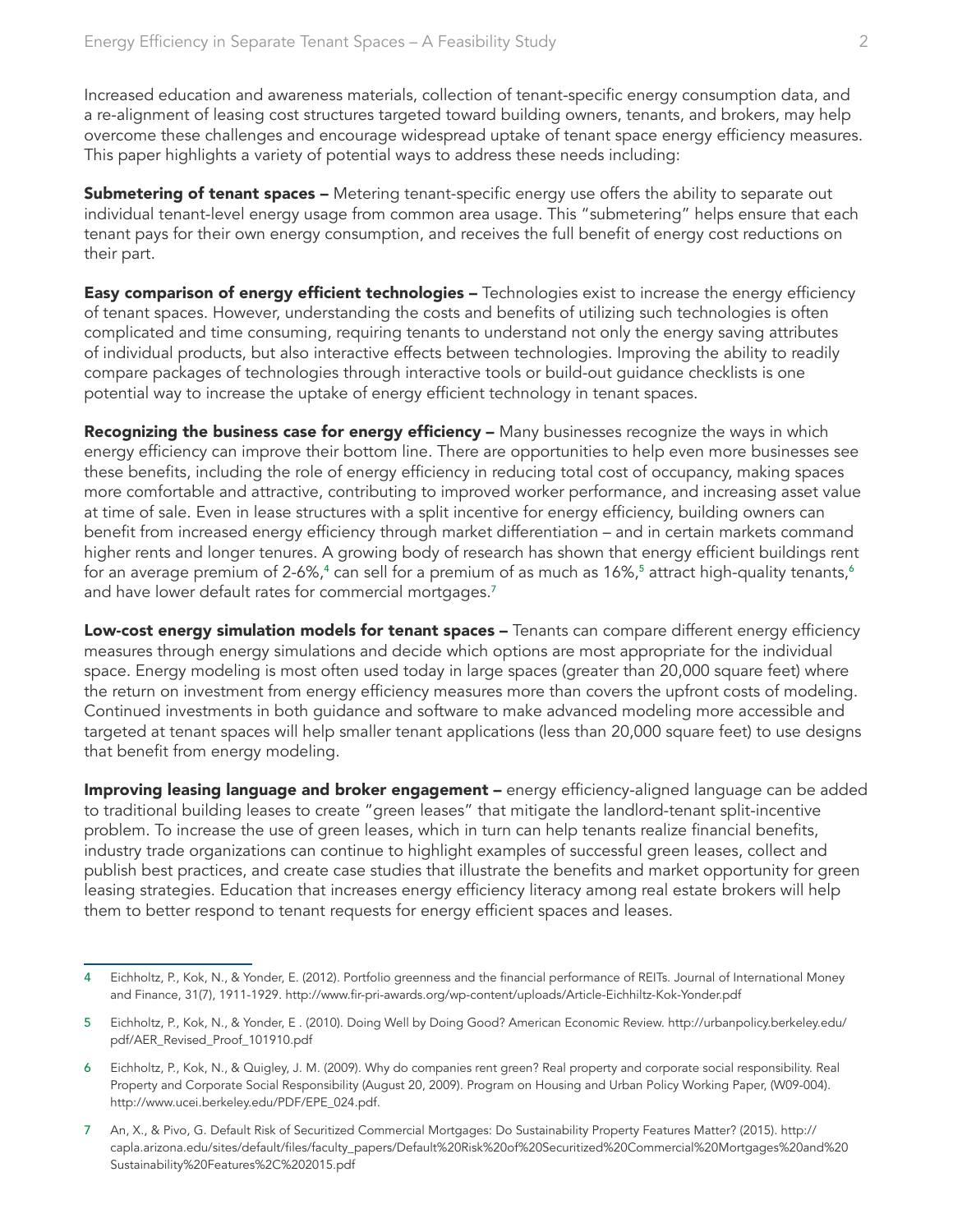Creation of a federal tenant space recognition system - By allowing for direct peer-to-peer comparison of buildings based on energy or sustainability performance, recognition systems provide the market with greater insight to evaluate building performance. This can help owners, tenants, and brokers to broadcast the value of energy efficiency measures, and distinguish high-performance buildings from the rest of the market. Simplifying efficiency to an accessible metric can give market participants a "scorecard" to measure higher levels of performance, and often drives activity across the industry as a whole through competitive forces and peer comparison. There will be several possible ways to design a recognition program for leased spaces. Options range from recognition based on outcome-focused gross metrics like those used by the Australian government (energy use intensity), to detailed metrics focused on design and operational inputs like the government in Singapore (lighting level, temperature ranges) to energy simulation-based approaches or simpler checklist-based approaches. Further research is warranted to assess the metrics, structure, and market viability of a potential system to best support the U.S. market.

[For more information please see the full report available at buildingdata.energy.gov/cbrd/](https://buildingdata.energy.gov/cbrd/)